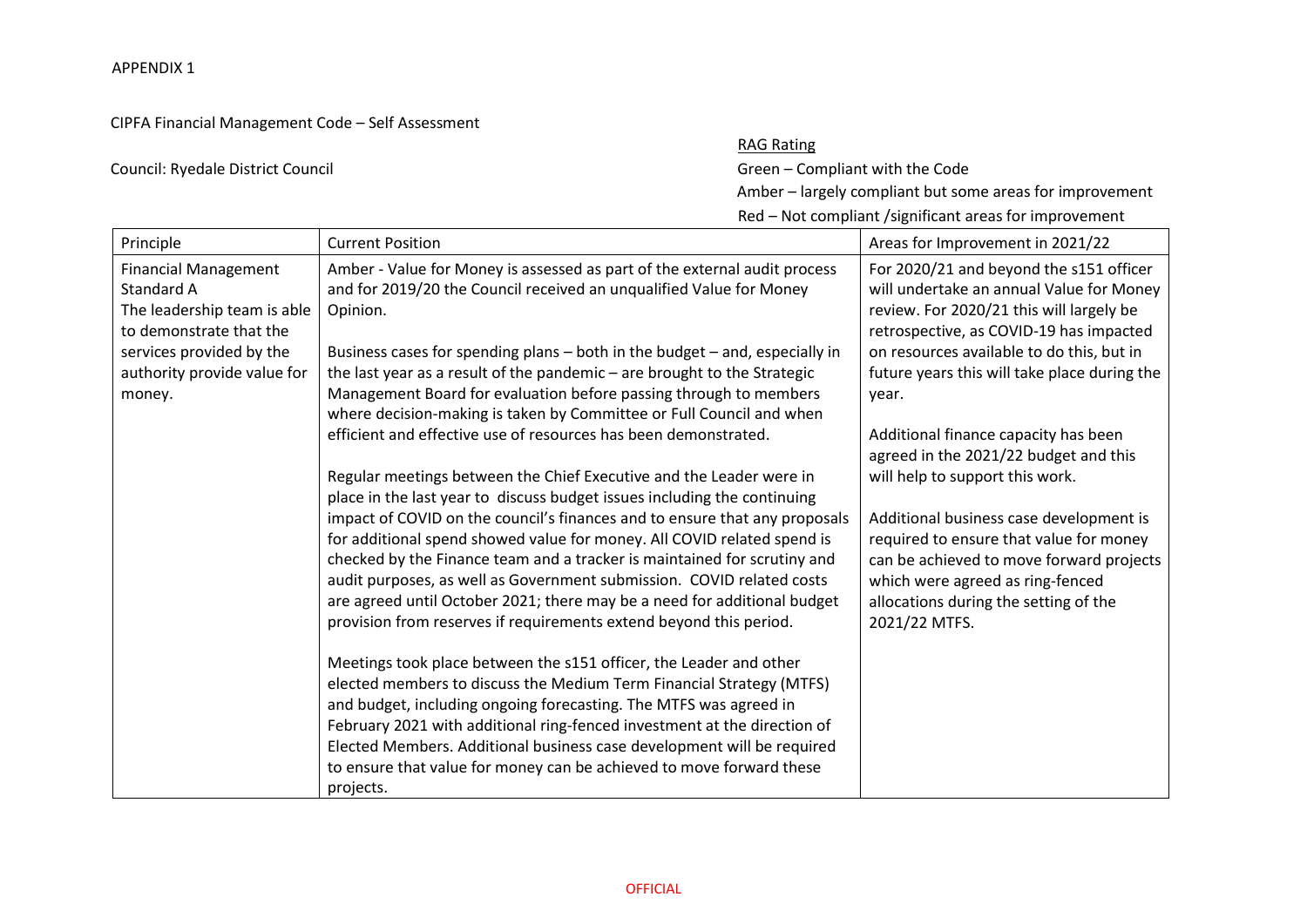|                                                                                                                             | An annual 'Value for Money' review is contained within the Service Level<br>Agreement for the Finance Service and this identifies (with the caveat that<br>published data is limited) those services where the Council performs<br>strongly relative to its peers and where improvements could be made.<br>However, the VFM assessment for 2018/19 was not delivered due to other<br>competing demands and it has been delayed in 2019/20 |                                                                                                                                                                                                                                                                                                                                                                                                                                               |
|-----------------------------------------------------------------------------------------------------------------------------|-------------------------------------------------------------------------------------------------------------------------------------------------------------------------------------------------------------------------------------------------------------------------------------------------------------------------------------------------------------------------------------------------------------------------------------------|-----------------------------------------------------------------------------------------------------------------------------------------------------------------------------------------------------------------------------------------------------------------------------------------------------------------------------------------------------------------------------------------------------------------------------------------------|
| <b>Financial Management</b><br>Standard B<br>The authority complies<br>with the CIPFA Statement<br>on the Role of the Chief | Green - The Council complies with CIPFA's Statement on the Role of the<br>CFO - the CFO is part of the Council's Strategic Management Board and<br>reports directly to the Chief Executive.<br>The role is currently a joint role with NYCC and is employed by NYCC as part<br>of the wider 'Better Together' collaboration between the two councils.                                                                                     | Notice has been given by NYCC on the<br>delivery of financial services. As a LGR<br>consultation is currently underway,<br>planning service continuity is on hold until<br>the outcome of Government<br>considerations on the future model of<br>local government and the timeline for<br>implementation is known. This is a major<br>risk for the organisation and will require<br>immediate action following Government<br>decision-making. |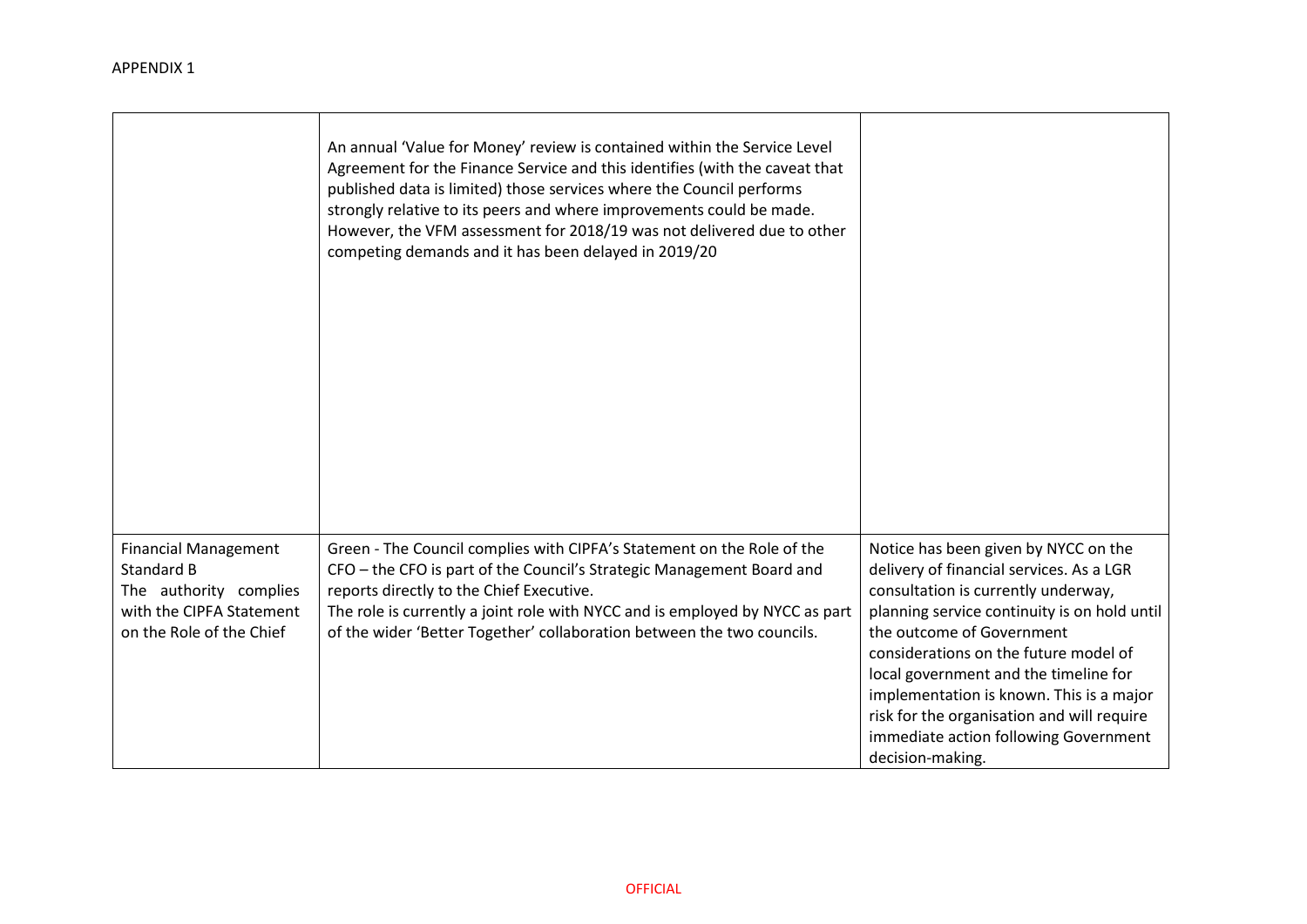| Financial Officer in Local<br>Government.                                                                                                                                      | The prospect of LGR has also thrown up some challenges around the<br>potential for conflicts of interest as the CFO is employed by NYCC. In order<br>to maintain the integrity of the CFO role for SDC the CFO is not involved in<br>LGR at NYCC.                                                                                                                                                                                                                                                                                                                                                                                                                                                                                                                                                                                                                                                                                                                                                                                                                                                                                                                                                                                                                                                                                                                                                                                                                                                                                                                                                          |                                                                                                                                                                                                                                                                                                                                                                                                                                                                                                                                          |
|--------------------------------------------------------------------------------------------------------------------------------------------------------------------------------|------------------------------------------------------------------------------------------------------------------------------------------------------------------------------------------------------------------------------------------------------------------------------------------------------------------------------------------------------------------------------------------------------------------------------------------------------------------------------------------------------------------------------------------------------------------------------------------------------------------------------------------------------------------------------------------------------------------------------------------------------------------------------------------------------------------------------------------------------------------------------------------------------------------------------------------------------------------------------------------------------------------------------------------------------------------------------------------------------------------------------------------------------------------------------------------------------------------------------------------------------------------------------------------------------------------------------------------------------------------------------------------------------------------------------------------------------------------------------------------------------------------------------------------------------------------------------------------------------------|------------------------------------------------------------------------------------------------------------------------------------------------------------------------------------------------------------------------------------------------------------------------------------------------------------------------------------------------------------------------------------------------------------------------------------------------------------------------------------------------------------------------------------------|
| <b>Financial Management</b><br>Standard C<br>The leadership team<br>demonstrates in its actions<br>and behaviours<br>responsibility for<br>governance and internal<br>control. | Amber - In 2020/21 the Council set up a new Corporate Governance<br>service to ensure that all key governance issues are managed properly and<br>effectively. This encompasses risk management, codes of conduct and<br>standards, democratic services, Freedom of Information, Information<br>Governance and relationships with external bodies. An Annual Governance<br>Statement is reviewed and agreed by Strategic Management Board prior to<br>scrutiny purposes.<br>Internal Audit play a key part of the Council's assurance framework and<br>meet routinely with the S151 Officer and other members of Strategic<br>Management Board to ensure that Audit resources are appropriately<br>directed towards areas of greatest need (applying a risk-based approach)<br>and that audit actions are followed up.<br>Senior Managers and internal audit have acknowledged the impact of the<br>pandemic on the audit plan (which was not presented to committee until<br>October 2020) and have agreed a schedule for completing all audit work in<br>the plan through to the end of the financial year. Resource has been<br>allocated to this and Strategic Management Board will support delivery of<br>internal audit work as far as they are able during the remainder of 2020/21<br>but it is recognised that, given the response to the coronavirus and<br>recovery efforts, it is likely that the number of audits and timelines for<br>completion of work will slip further. We have therefore agreed that work to<br>be carried out during the remainder of 2020/21 will be targeted towards | Quarterly Internal Audit progress reports<br>are scheduled for discussion at SMB to<br>ensure sufficient focus on implementing<br>agreed actions, but noting the impact of<br>COVID<br>Discussions will be held with internal audit<br>to ensure that the programme of work for<br>2021/22 takes account of the ongoing<br>pandemic effect and to ensure that work<br>is prioritised appropriately. This will<br>include improving the timeliness of<br>agreeing actions from internal audit and<br>the implementation of those actions. |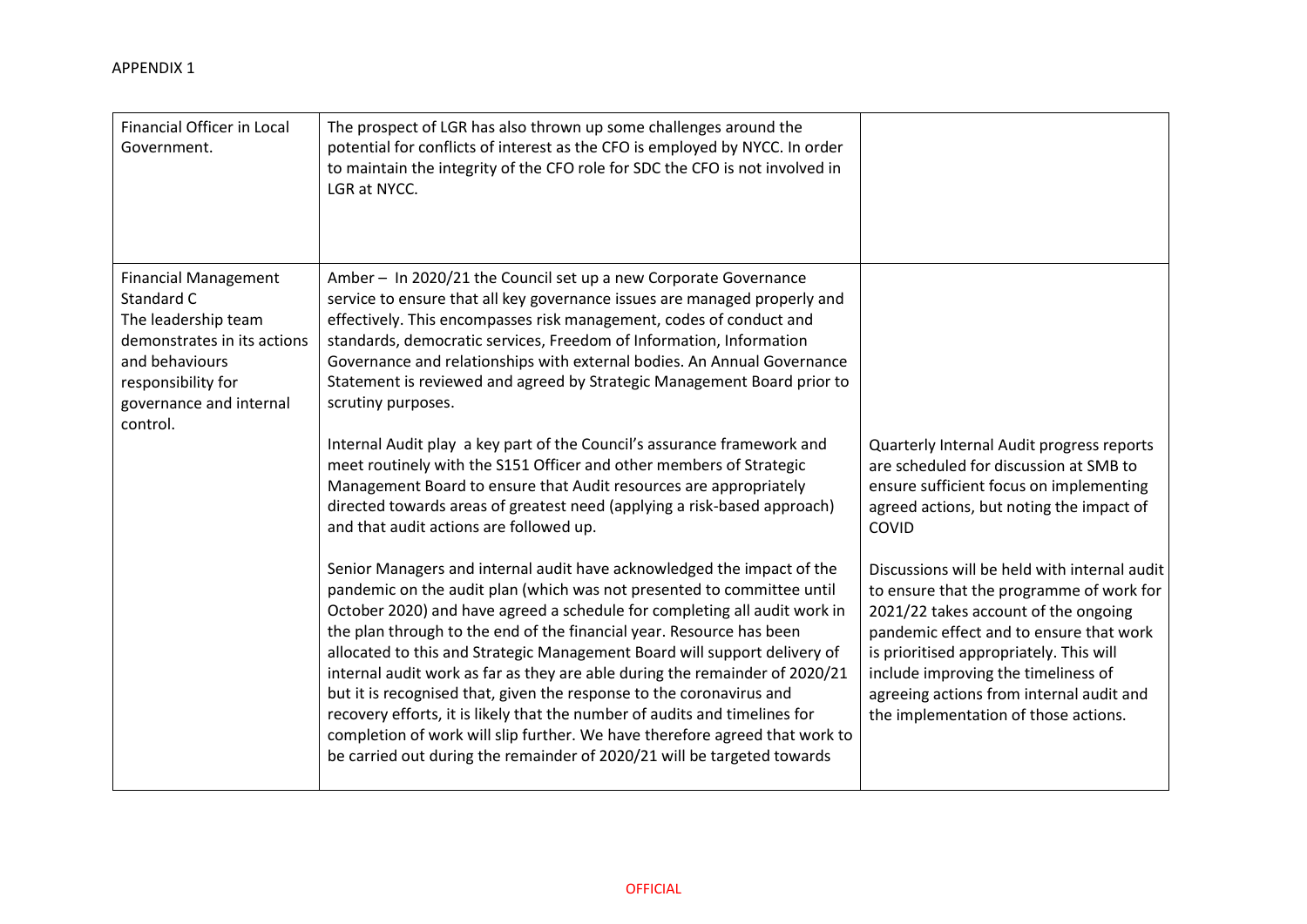| higher priority areas. The internal audit plan for 2021/22 will also take<br>account of any outstanding priorities or work deferred from 2020/21. |  |
|---------------------------------------------------------------------------------------------------------------------------------------------------|--|
| A new Counter Fraud and Corruption Policy was adopted in January 2021                                                                             |  |
| Regular monitoring of the Corporate Risk Register is undertaken by Senior<br>Management Board                                                     |  |
|                                                                                                                                                   |  |
|                                                                                                                                                   |  |
|                                                                                                                                                   |  |
|                                                                                                                                                   |  |
|                                                                                                                                                   |  |
|                                                                                                                                                   |  |
|                                                                                                                                                   |  |
|                                                                                                                                                   |  |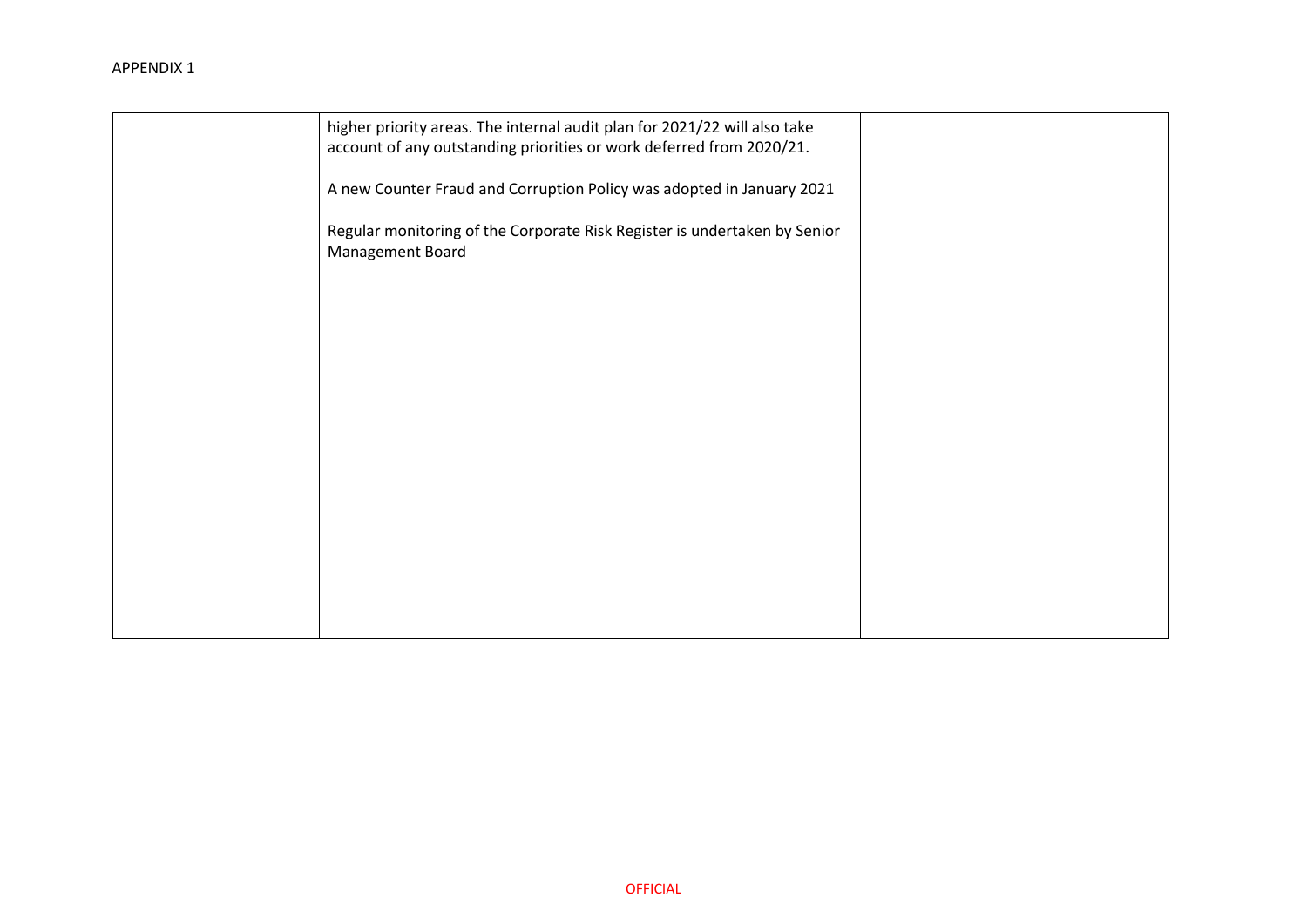| <b>Financial Management</b><br>Standard D | Green - The Council's Annual Governance Statement is prepared with<br>consideration to CIPFA's good governance framework and principles. |  |
|-------------------------------------------|------------------------------------------------------------------------------------------------------------------------------------------|--|
|                                           |                                                                                                                                          |  |
| The authority applies the                 |                                                                                                                                          |  |
| <b>CIPFA/SOLACE Delivering</b>            |                                                                                                                                          |  |
| Good Governance in Local                  |                                                                                                                                          |  |
| Government: Framework                     |                                                                                                                                          |  |
| (2016).                                   |                                                                                                                                          |  |
|                                           |                                                                                                                                          |  |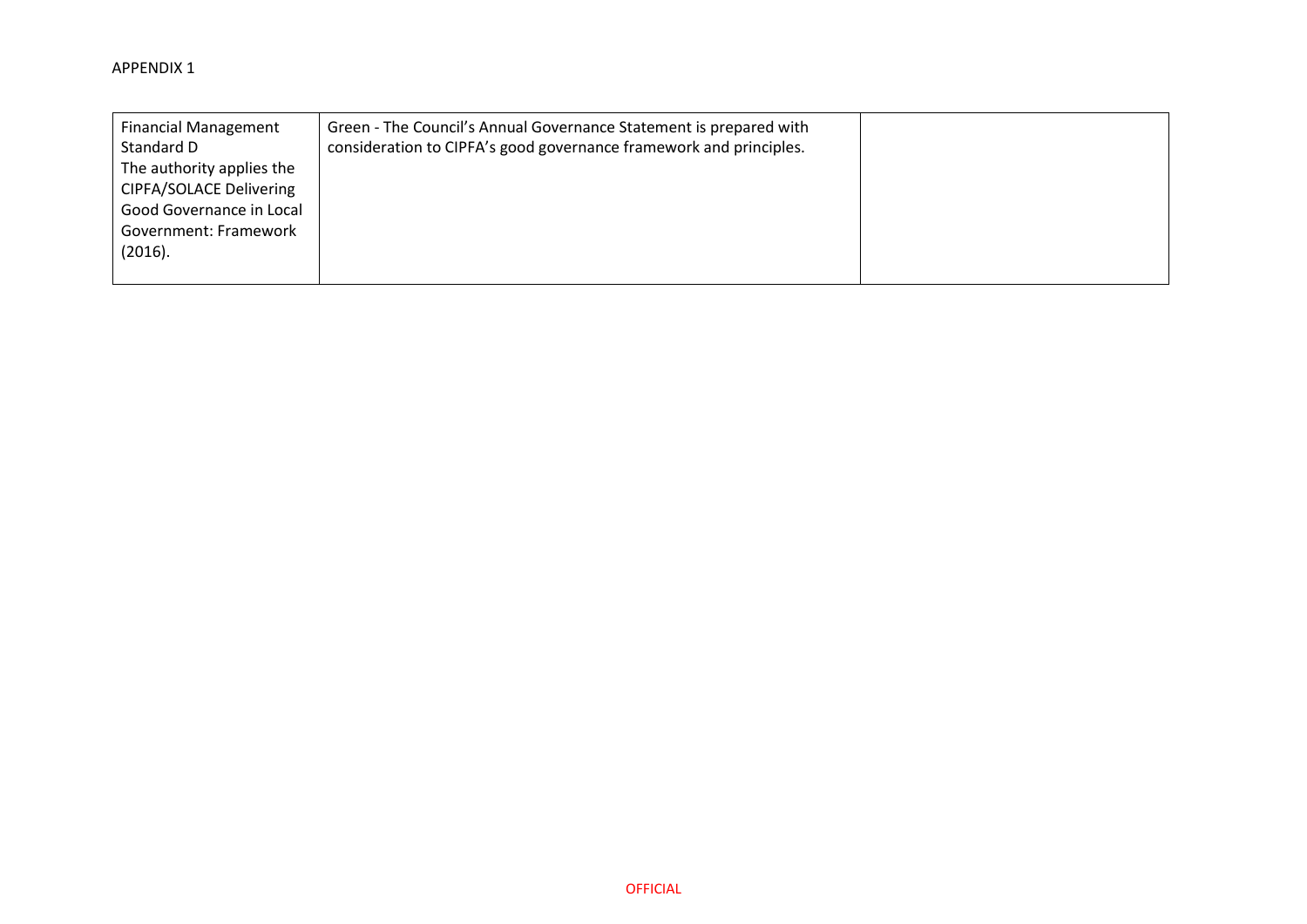| <b>Financial Management</b><br>Standard E<br>The financial management<br>style of the authority | Green - The Council Plan and MTFS set the strategic framework for the<br>Council and the tone for financial leadership. The Strategy contains ten<br>objectives:                                                                                                                                                                                                                                                                             |                                                                                                                                                                                                                                                                                                                |
|-------------------------------------------------------------------------------------------------|----------------------------------------------------------------------------------------------------------------------------------------------------------------------------------------------------------------------------------------------------------------------------------------------------------------------------------------------------------------------------------------------------------------------------------------------|----------------------------------------------------------------------------------------------------------------------------------------------------------------------------------------------------------------------------------------------------------------------------------------------------------------|
| supports financial<br>sustainability.                                                           | Budgets are Prudent and Sustainable in the Long Term. The Council<br>will aim to maintain a balanced budget by ensuring that in-year<br>expenditure is matched by income from Council Tax, Business<br>Rates, fees and charges and grants from government and other<br>bodies. Funding from reserves will be used to cover one-off<br>investments or temporary initiatives subject to a detailed business<br>case being approved by Members. | Budget Management in the council is<br>carried out through a principle of<br>delegation and management<br>accountability. Finance officers advice but<br>budget managers have operational<br>responsibility for spending against agreed<br>resources. Further work will be<br>undertaken to improve the budget |
|                                                                                                 | Financial plans recognise corporate Priorities and Objectives.                                                                                                                                                                                                                                                                                                                                                                               | manager experience, including looking at<br>systems and training                                                                                                                                                                                                                                               |
|                                                                                                 | Significant risks are identified, and mitigation factors identified.                                                                                                                                                                                                                                                                                                                                                                         |                                                                                                                                                                                                                                                                                                                |
|                                                                                                 | The Capital Programme is planned over a 4 year period with no<br>further borrowing planned at this stage other than Finance lease<br>arrangements. This will be kept under review to ensure optimum<br>Financing arrangements are put in place as capital plans progress.                                                                                                                                                                    |                                                                                                                                                                                                                                                                                                                |
|                                                                                                 | Constraints on capital and revenue resources, including the<br>uncertainties around future government funding, are recognised<br>and taken into account.                                                                                                                                                                                                                                                                                     |                                                                                                                                                                                                                                                                                                                |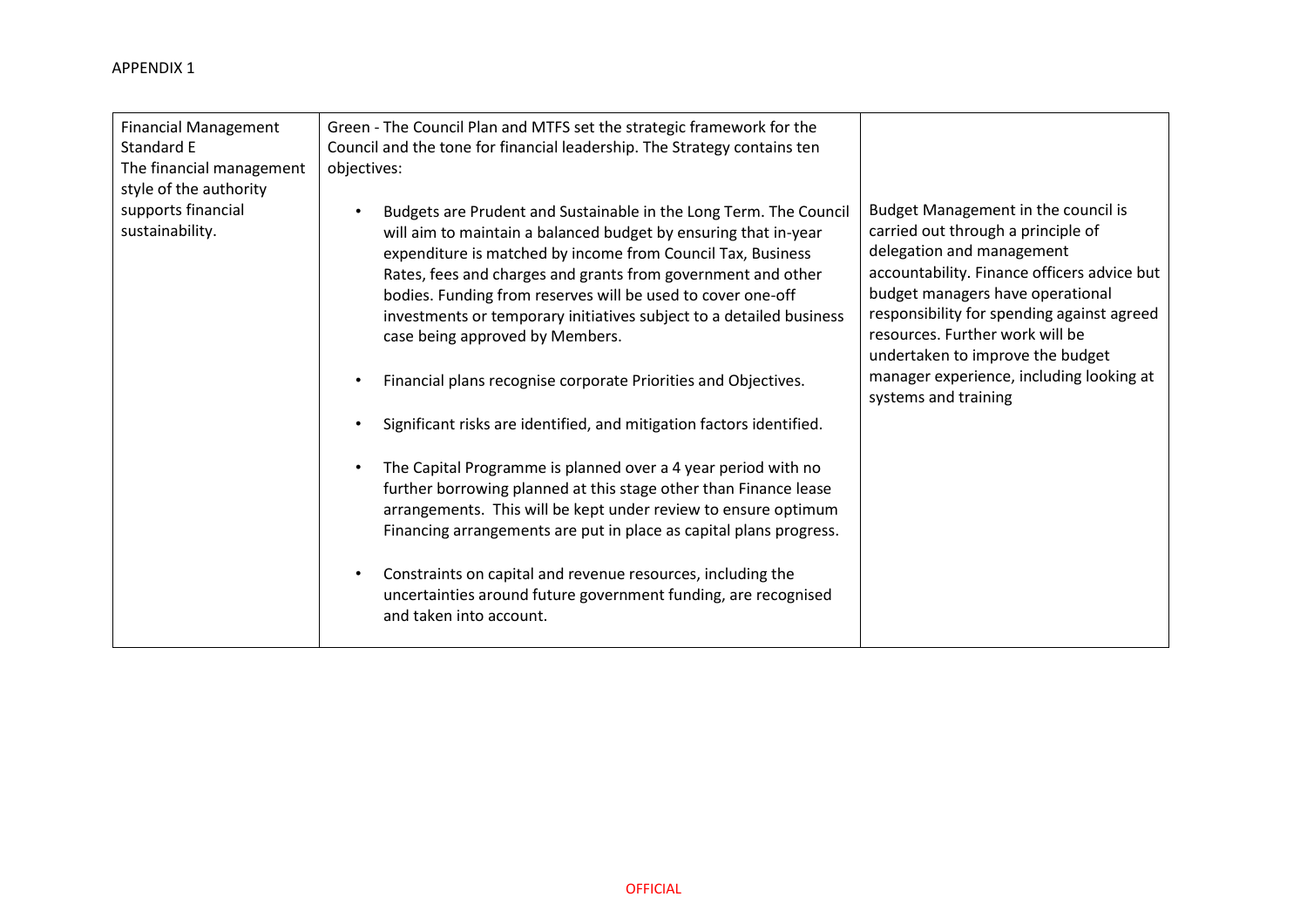|                                             | Council Tax increases will be kept within the Government's<br>$\bullet$<br>expected upper level of increase, and the broad anticipated<br>increase for future years will be set out within the Financial Plans,<br>recognising that these increases may be subject to change.<br>Prudent levels of general balances, reserves and contingencies are<br>$\bullet$<br>maintained in the context of an assessment of the risks facing the<br>Council; |                                                                                     |
|---------------------------------------------|----------------------------------------------------------------------------------------------------------------------------------------------------------------------------------------------------------------------------------------------------------------------------------------------------------------------------------------------------------------------------------------------------------------------------------------------------|-------------------------------------------------------------------------------------|
|                                             | Value for Money and achievement of improved efficiency and<br>$\bullet$<br>service delivery underpin the Financial Strategy.                                                                                                                                                                                                                                                                                                                       |                                                                                     |
|                                             | The Financial Strategy supports the achievement of Excellence in<br>$\bullet$<br>Financial Management and use of resources.                                                                                                                                                                                                                                                                                                                        |                                                                                     |
|                                             | The Council will seek to maximise income through a Commercial<br>$\bullet$<br>Strategy.                                                                                                                                                                                                                                                                                                                                                            |                                                                                     |
|                                             |                                                                                                                                                                                                                                                                                                                                                                                                                                                    |                                                                                     |
| <b>Financial Management</b><br>Standard F   | Green - Financial resilience underpins the objectives of the Council's<br>Medium Term Financial Strategy.                                                                                                                                                                                                                                                                                                                                          | A new commercial strategy was launched<br>in 2020, but full implementation has been |
| The authority has carried                   | An annual budget risk assessment is undertaken which underpins the                                                                                                                                                                                                                                                                                                                                                                                 | delayed due to the impact of the                                                    |
| out a credible and<br>transparent financial | budget.                                                                                                                                                                                                                                                                                                                                                                                                                                            | pandemic. This will be picked up again in<br>due course                             |
| resilience assessment.                      | The Council scores well on the CIPFA Resilience index especially due to high                                                                                                                                                                                                                                                                                                                                                                       |                                                                                     |
|                                             | levels of reserves. In terms of reliance on Council Tax it is around average                                                                                                                                                                                                                                                                                                                                                                       |                                                                                     |
|                                             | but has a lower ratio of fees and charges to service expenditure                                                                                                                                                                                                                                                                                                                                                                                   |                                                                                     |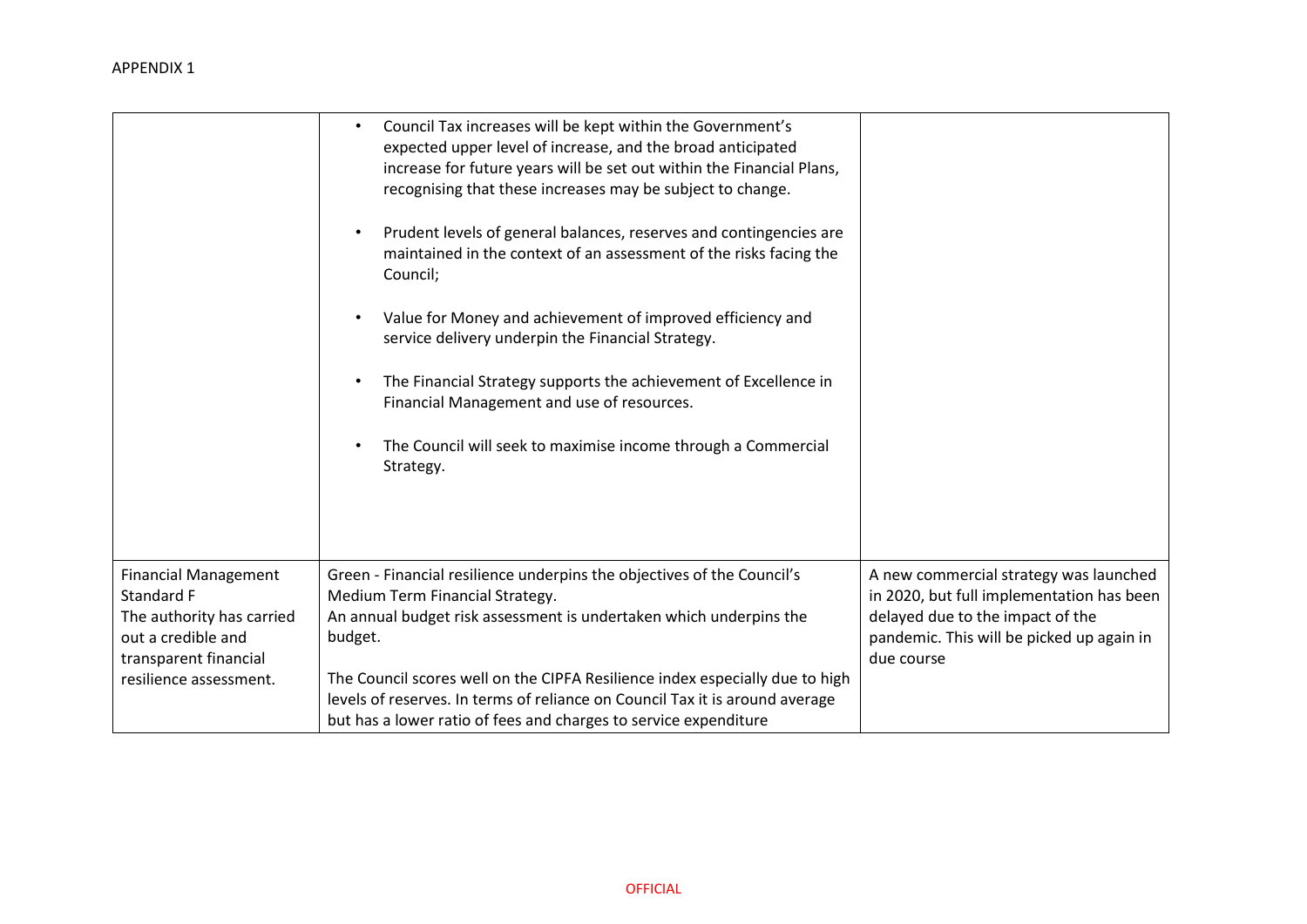| <b>Financial Management</b><br>Standard G<br>The authority understands<br>its prospects for financial | Green - The MTFS is developed in consultation with Strategic Management<br>Board and elected members. It is approved by the Policy and Resources<br>Committee before being recommended to full Council.  |  |
|-------------------------------------------------------------------------------------------------------|----------------------------------------------------------------------------------------------------------------------------------------------------------------------------------------------------------|--|
| sustainability in the longer                                                                          | The later years of the MTFS take into account scenario planning and the                                                                                                                                  |  |
| term and has reported this<br>clearly to members.                                                     | overall Strategy includes projections over a four-year period.                                                                                                                                           |  |
|                                                                                                       | The reports and briefing to members are clear about the long-term risks<br>and sustainability.                                                                                                           |  |
|                                                                                                       | The council retains appropriate reserve balances to manage risks over the<br>medium term and the Strategy includes the specific policy on use of<br>reserves.                                            |  |
|                                                                                                       | The capital plan covers the same time period. This has been updated in<br>recent years and spending is now linked to some key strategic objectives,<br>such as affordable housing or supporting business |  |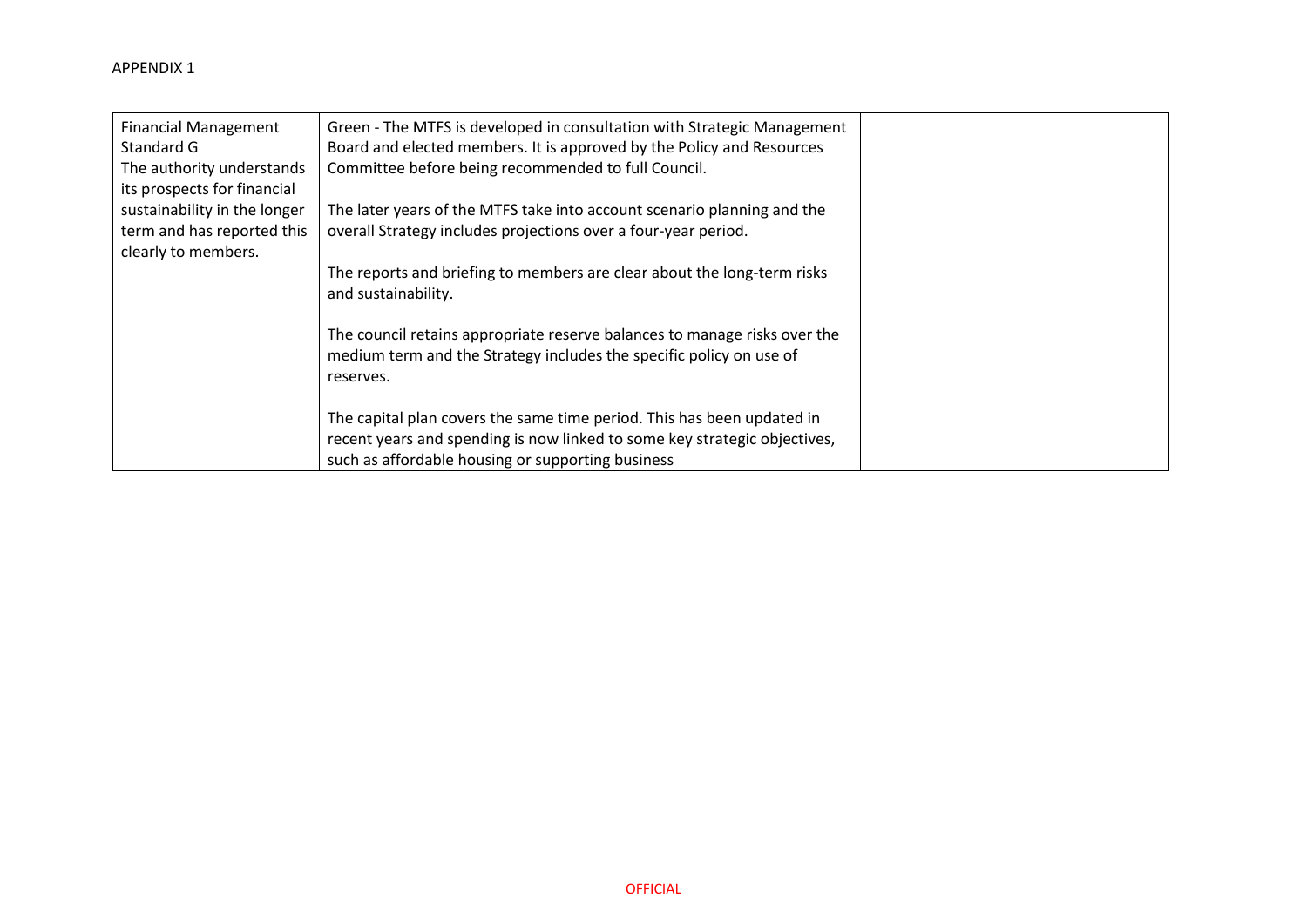| <b>Financial Management</b><br>Standard H<br>The authority complies<br>with the CIPFA Prudential<br>Code for Capital Finance in<br>Local Authorities.                 | Green - Management of the Council's debt is governed by the Treasury<br>Management Strategy and Prudential Indicators which aim to ensure the<br>Council's capital expenditure plans are prudent, affordable and sustainable,<br>with decisions on borrowing taken in light of spending plans and available<br>funding, cash flow needs and interest rates (current and future forecasts).<br>Regular monitoring reports are presented to members.<br>The Council's Treasury Management Strategy and prudential indicators<br>comply with the requirements of the Prudential Code.<br>The CIPFA Code requires the Chief Finance Officer to ensure that<br>members with responsibility for treasury management, particularly those<br>with responsibility for scrutiny, receive adequate training in treasury<br>management. Training has been provided to members by Link Asset<br>Services and further training will be arranged as required. |  |
|-----------------------------------------------------------------------------------------------------------------------------------------------------------------------|------------------------------------------------------------------------------------------------------------------------------------------------------------------------------------------------------------------------------------------------------------------------------------------------------------------------------------------------------------------------------------------------------------------------------------------------------------------------------------------------------------------------------------------------------------------------------------------------------------------------------------------------------------------------------------------------------------------------------------------------------------------------------------------------------------------------------------------------------------------------------------------------------------------------------------------------|--|
| <b>Financial Management</b><br>Standard I<br>The authority has a rolling<br>multi-year medium-term<br>financial plan consistent<br>with sustainable service<br>plans. | Green - The Council has a 4-year indicative budget which underpins annual<br>service planning. This is updated annually with the process of revision<br>beginning in summer and feeding through member meetings in the<br>autumn.<br>Latest information on funding, costs and risks are highlighted on every<br>available occasion.                                                                                                                                                                                                                                                                                                                                                                                                                                                                                                                                                                                                            |  |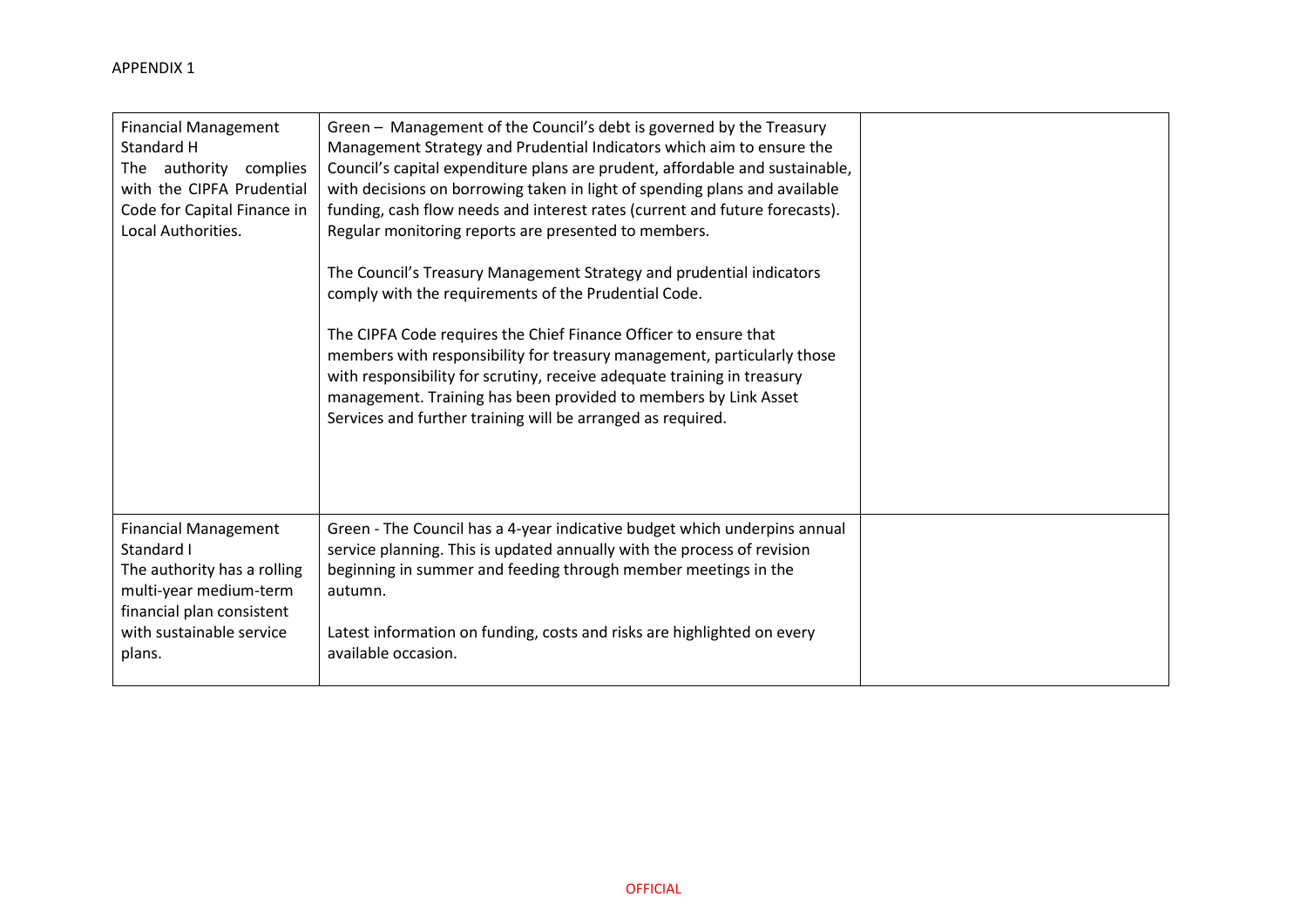| <b>Financial Management</b><br>Standard J<br>The authority complies<br>with its statutory<br>obligations in respect of<br>the budget setting<br>process.                                                                                  | Green - The Council sets a balanced budget and complies with the<br>requirements in relation to the S151 Officer statement (s25) on the<br>robustness of the budget and adequacy of reserves.<br>(See annual budget report to full Council - February each year)                                                                                                                                                                                                                                                               |                                                                                                                                                                            |
|-------------------------------------------------------------------------------------------------------------------------------------------------------------------------------------------------------------------------------------------|--------------------------------------------------------------------------------------------------------------------------------------------------------------------------------------------------------------------------------------------------------------------------------------------------------------------------------------------------------------------------------------------------------------------------------------------------------------------------------------------------------------------------------|----------------------------------------------------------------------------------------------------------------------------------------------------------------------------|
| <b>Financial Management</b><br>Standard K<br>The budget report includes<br>a statement by the chief<br>finance officer on the<br>robustness of the estimates<br>and a statement on the<br>adequacy of the proposed<br>financial reserves. | Green - As above through the s25 opinion                                                                                                                                                                                                                                                                                                                                                                                                                                                                                       |                                                                                                                                                                            |
| <b>Financial Management</b><br>Standard L<br>The authority has engaged<br>where appropriate with key<br>stakeholders in developing<br>its long-term financial<br>strategy, medium-term<br>financial plan and annual<br>budget.            | Amber - The MTFS and budget is developed in consultation with Members<br>and Senior Management Board, building on discussions held with budget<br>managers to identify pressures and savings. A public consultation takes<br>place and its results are reported to members.<br>Member briefings are held during the autumn to highlight the key budget<br>issues and encourage further discussion between groups and the s151<br>officer. More detailed discussions are held with the leader throughout the<br>budget process. | Review the budget consultation to<br>improve and consider content including<br>specific budget proposals.<br>Encourage great member involvement<br>prior to budget meeting |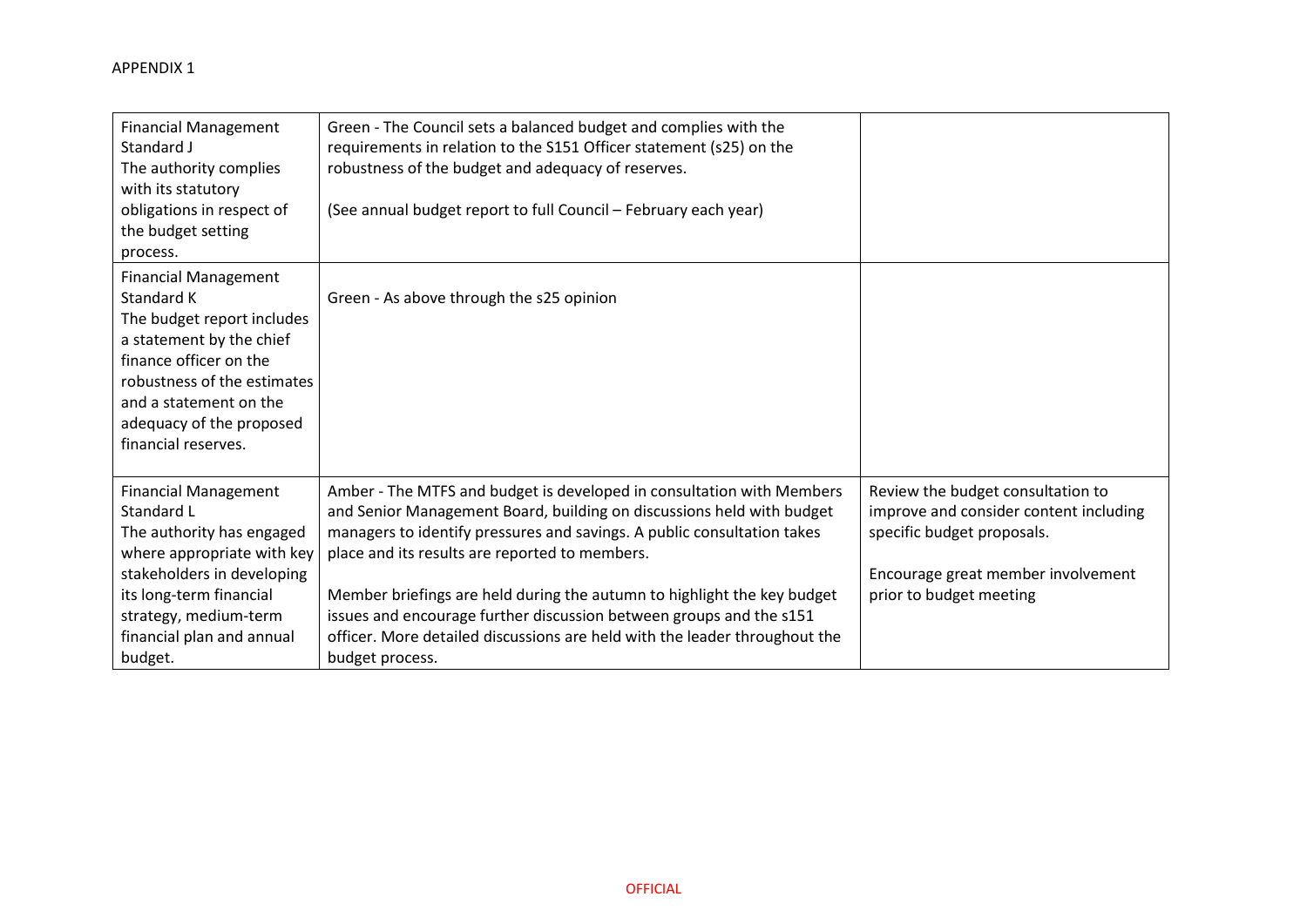| <b>Financial Management</b><br>Standard M<br>The authority uses an<br>appropriate documented<br>option appraisal<br>methodology to<br>demonstrate the value for<br>money of its decisions.                         | Green - Investment decisions are subject to financial appraisal using<br>appropriate financial modelling for example discounted cash flow using<br>whole life costs and income.                                                                                                                                                                                                                                                                                                                                                                  |                                                                                                            |
|--------------------------------------------------------------------------------------------------------------------------------------------------------------------------------------------------------------------|--------------------------------------------------------------------------------------------------------------------------------------------------------------------------------------------------------------------------------------------------------------------------------------------------------------------------------------------------------------------------------------------------------------------------------------------------------------------------------------------------------------------------------------------------|------------------------------------------------------------------------------------------------------------|
| <b>Financial Management</b><br>Standard N<br>The leadership team takes<br>action using reports<br>enabling it to identify and<br>correct emerging risks to<br>its budget strategy and<br>financial sustainability. | Green - Quarterly in-year financial monitoring reports are produced as part<br>of the council's reporting cycle. This includes setting out the impact on<br>reserves<br>Ad-hoc reports are also brought when significant issues are identified.                                                                                                                                                                                                                                                                                                  |                                                                                                            |
| <b>Financial Management</b><br>Standard O<br>The leadership team<br>monitors the elements of<br>the balance sheet that<br>pose a significant risk to its<br>financial sustainability                               | Amber - Use of reserves is explicitly reported in quarterly performance<br>reports. Quarterly treasury reports update on investments and debt.<br>Regular reviews of Reserves by the s151 officer are undertaken mid-year in<br>order to justify amounts and reasons for the Reserves. This is then<br>incorporated into the longer term forecasting of reserve balances is<br>included as part of the MTFS report. However as it is expected that<br>reserves will be used more in the forthcoming years and therefore this will<br>be enhanced | Review reporting of balance sheet items<br>to Strategic Management Board as part<br>of Q reporting regime. |